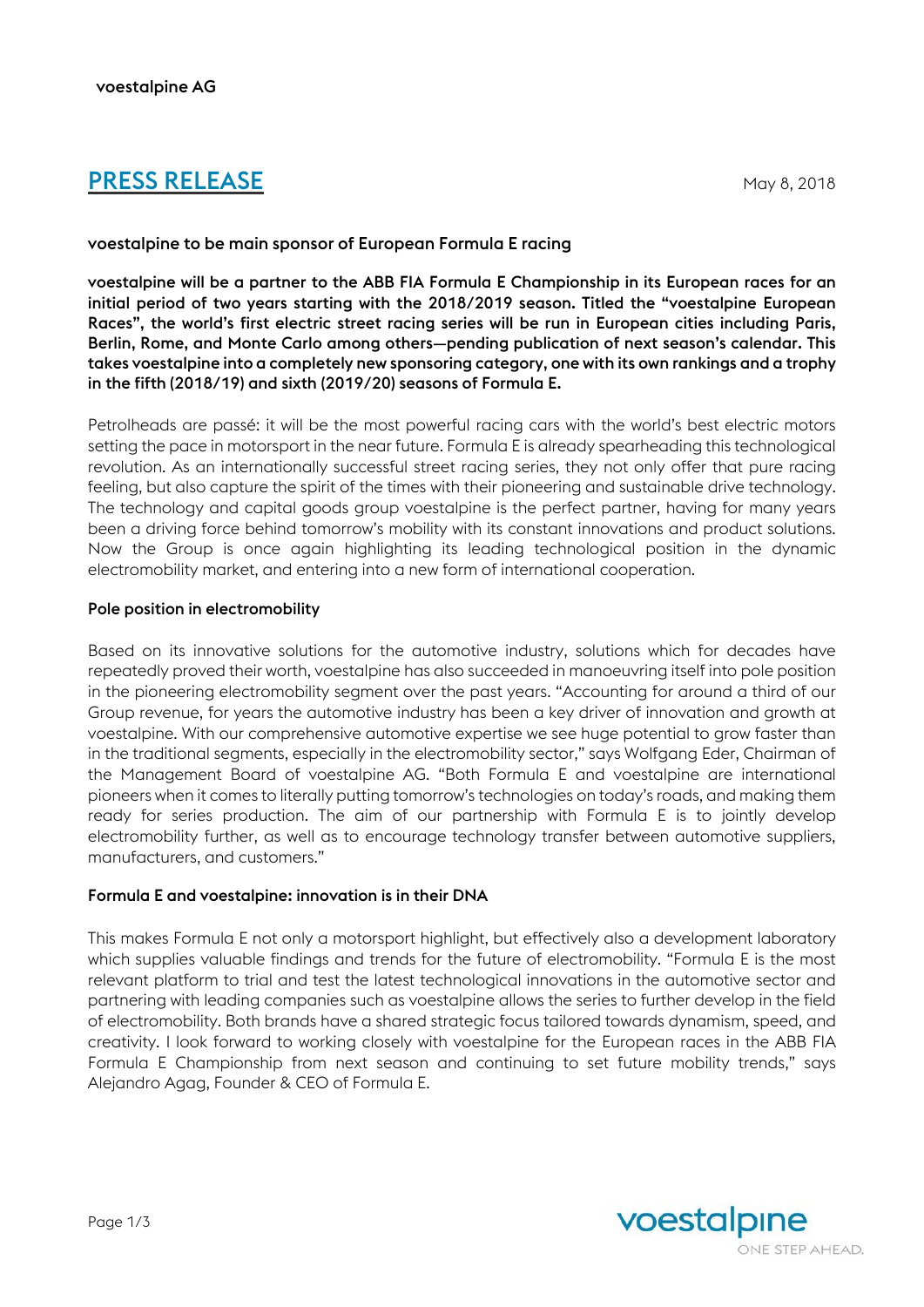#### voestalpine technologies increase the efficiency of electric vehicles

voestalpine is already a leading global supplier of electrogalvanized steel strip, an advanced prematerial used in the manufacture of electric motors. As a result of intensive research and development work over the past years, a new production technique has just recently been made ready for series production in which layers of wafer-thin high-tech electrical steel are bonded to form special components for electric motors, significantly increasing the output efficiency of the electric powertrain compared to earlier designs. voestalpine is also regarded as a technology leader in the production of ultra high-strength yet increasingly lightweight body parts which help to significantly extend the range of electric vehicles by reducing their overall weight. The Group also already supplies extremely lightweight and secure components for battery casings.

### The ABB FIA Formula E Championship

The ABB FIA Formula E Championship is the electric street racing series and the world's first fully-electric international single-seater category in motorsport. Formula E brings electrifying wheel-to-wheel action to some of the world's leading cities, racing against the backdrop of iconic skylines such as New York, Hong Kong, Paris, and Rome.

The inaugural season of Formula E sparked into life in September 2014 around the grounds of the Olympic Park in Beijing. The fourth edition of the ABB FIA Formula E Championship will see 10 teams and 20 drivers compete in 10 cities spanning five continents in the fight to be crowned champion. Hong Kong hosted the season-opener over the course of two days on December 2 & 3, with the championship coming to a close in New York in July.

Formula E is more than just a race to be the best—it's a competitive platform to test and develop road relevant technologies, helping refine the design and functionality of electric vehicle components and speeding-up the transition and uptake of clean transportation on a global scale.

For this season, more manufacturers have joined the electric revolution with reigning champion Lucas di Grassi looking to defend his title for the Audi Sport ABT Schaeffler team. More big-name manufacturers have also committed to race in Formula E—including BMW and Nissan in tandem with the new-look car and battery in season five, along with Mercedes-Benz and Porsche who also plan to join the following year.

Follow Formula E www.FIAFormulaE.com Facebook: www.facebook.com/FIAFormulaE Instagram: www.instagram.com/FIAFormulaE Twitter: www.twitter.com/FIAFormulaE (@FIAFormulaE) YouTube: www.youtube.com/user/FIAFormulaE

#### The voestalpine Group

In its business segments, voestalpine is a globally leading technology and capital goods group with a unique combination of materials and processing expertise. This global Group comprises about 500 Group companies and locations in more than 50 countries on all five continents. It has been listed on